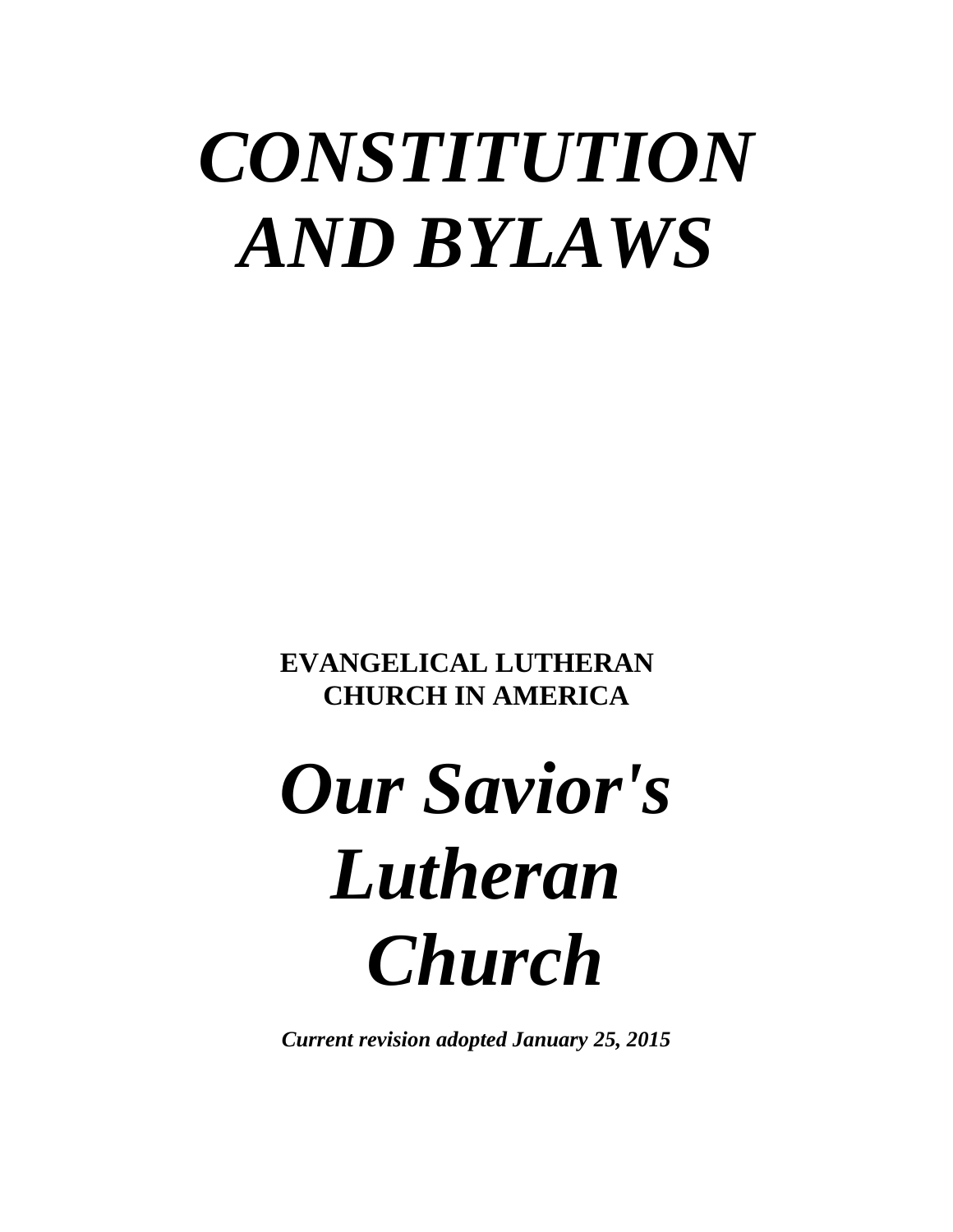#### *OUR SAVIOR'S LUTHERAN CHURCH CONSTITUTION*

(The following Constitution was approved for adoption as the Constitution of Our Savior's Lutheran Congregation, Stillwater, Minnesota, at its Annual Meeting which was reconvened Wednesday, January 27, 1960, and adopted at a Special Meeting of the Congregation held October 20, 1960, as amended in January 1970, April 1992, April 1995, February 2002, January 2006, November 2007, January 2012, and January 2013.)

"IN THE NAME OF THE FATHER, AND OF THE SON, AND OF THE HOLY SPIRIT, AMEN"

#### **PREAMBLE**

Recognizing our unity in the Christian faith and our common practice of it, and desiring to express a fellowship in worship and work; knowing our spiritual needs, mindful of our Christian privileges and duties, and wishing to observe an orderly cooperation, we adopt the following constitution:

#### **ARTICLE I - NAME**

The name of this congregation shall be Our Savior's Lutheran Church. This congregation shall be incorporated under the laws of Minnesota.

#### **ARTICLE II - CONFESSION OF FAITH**

This congregation accepts all the canonical books of the Old and New Testaments as a whole and in all their parts as the divinely inspired and revealed Word of God and submits to this as the only authority in all matters of faith and life.

As brief and true statements of the doctrine of the Word of God, this congregation accepts and confesses the following symbols, subscription to which shall be required of all its members: (1) the ancient ecumenical creeds: The Apostolic, the Nicene, and the Athanasian, (2) the Unaltered Augsburg Confession and Luther's Small Catechism.

As further elaboration of and in accord with these Lutheran Symbols, this congregation also receives the other documents in the Book of Concord of 1580: The Apology, Luther's Large Catechism, the Smalcald Articles, and the Formula of Concord; and recognizes them as normative for its theology.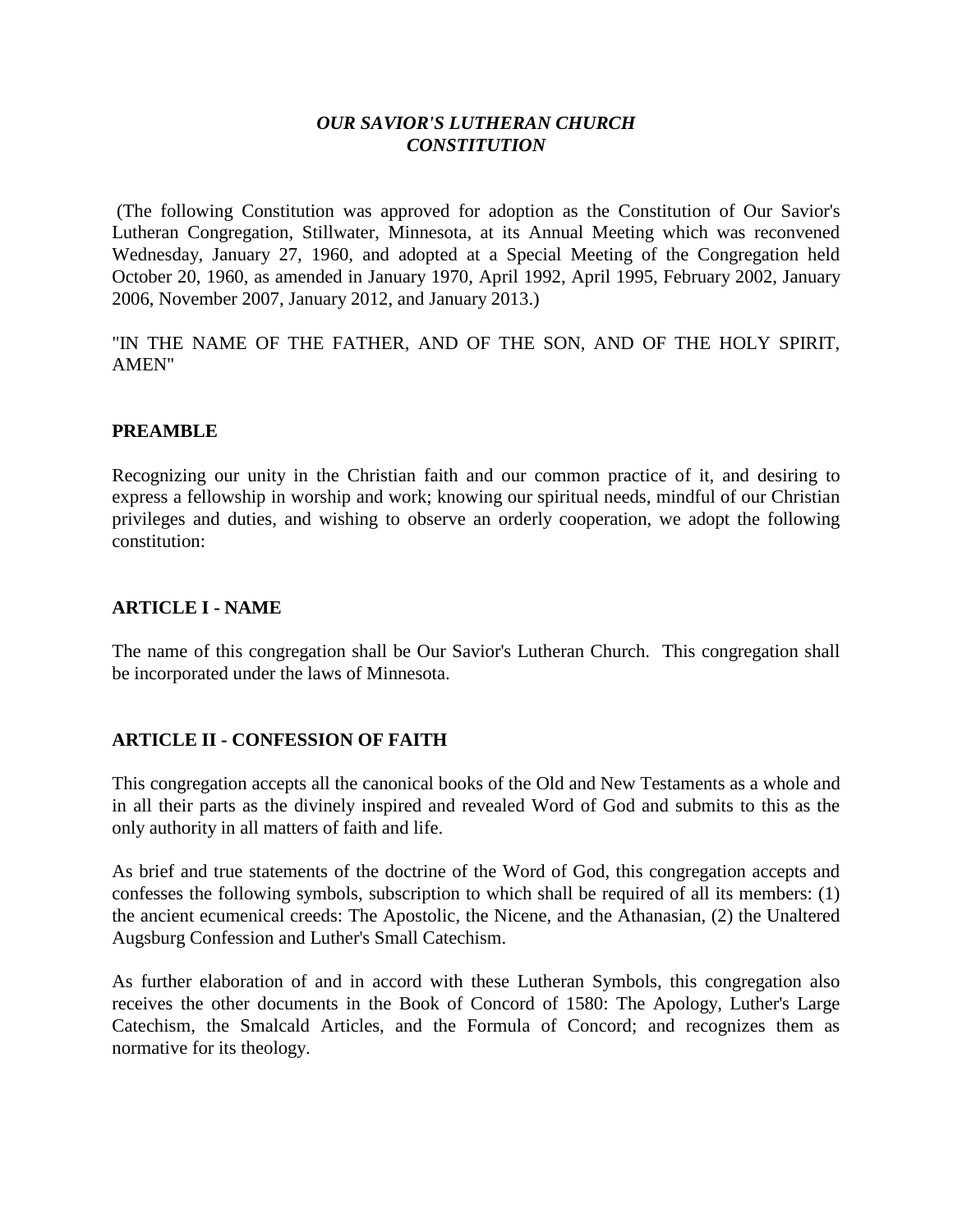This congregation accepts without reservation the Symbolical books of the evangelical Lutheran Church, not insofar as, but because they are the presentation and explanation of the pure doctrine of the Word of God and a summary of the faith of the evangelical Lutheran Church.

#### **ARTICLE III - LITURGY**

The public services of this congregation shall conform to the authorized liturgies and rituals of the Evangelical Lutheran Church in America, and the authorized hymnbooks of the Church shall be used in its worship and its schools.

#### **ARTICLE IV - PURPOSE**

The object and purpose of this congregation shall be to proclaim and propagate the Christian faith through the Means of Grace and to cooperate in the work and service of the Lutheran Church.

#### **ARTICLE V - SYNOD MEMBERSHIP**

- 1. For the better attainment of its objectives and purposes, this congregation shall hold membership in the Saint Paul Area Synod of the Evangelical Lutheran Church in America, and be subject to the policy and discipline of the Evangelical Lutheran Church in America.
- 2. Being affiliated with the Evangelical Lutheran Church in America, this congregation is ready to be served by representatives of the Church in the various capacities for which they have been called or appointed.
- 3. Severance of membership in the Evangelical Lutheran Church in America, shall require a two-thirds majority vote of all voting members present at a legally called meeting. Such a decision shall not be effective until at least ninety days after the Synod Bishop has been notified and until action has been ratified by a two-thirds majority vote at a subsequent legally called meeting.

#### **ARTICLE VI - MEMBERSHIP**

- 1. Members of this congregation shall be those persons who are defined as members at the time this constitution is adopted, or who are admitted hereafter, and who maintain membership in accordance with the provisions of the constitution and bylaws.
- 2. All members shall be classified as (a) Baptized members; (b) Confirmed members; (c) Voting members.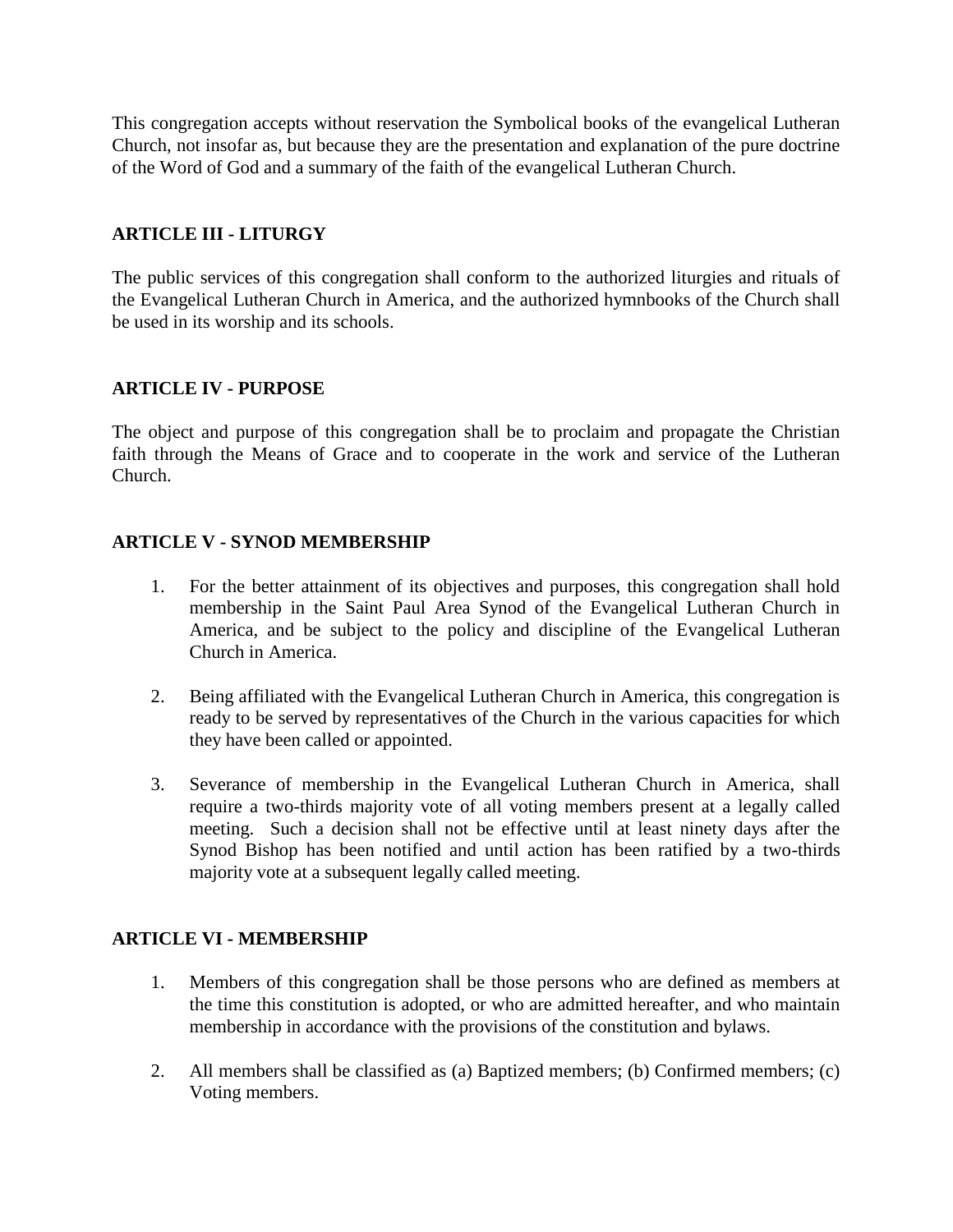- (a) Baptized members shall be those who have been baptized in the name of the Triune God and who have been received by the congregation.
- (b) Confirmed members shall be those baptized members who have been confirmed in the Lutheran faith and as such recognized by the congregation.
- (c) Voting members shall be those baptized and confirmed members of this congregation who have been duly accorded this status by the congregation in accordance with its bylaws.
- 3. Members of this congregation shall be required:
	- (a) to make diligent use of the Means of Grace
	- (b) to live a Christian life in accordance with the Word of God and the teachings of the Lutheran Church
	- (c) to support the work of this congregation and of the Evangelical Lutheran Church in America.
- 4. Discipline in this congregation shall be exercised in accordance with Matthew 18:15- 18.

#### **ARTICLE VII - THE PASTORAL CALL**

- 1. Authority to call a pastor shall rest in the congregation. Such authority to call shall be exercised by at least a two-thirds majority of members present and voting at a meeting called for that purpose. Before a call is issued, the officers, or a committee authorized by the congregation, shall seek the advice and help of the Bishop of the Saint Paul Area Synod of the Evangelical Lutheran Church in America.
- 2. Only a member of the clergy roster of the Evangelical Lutheran Church in America or a candidate for the roster of ordained ministers who has been recommended for the congregation by the synodical bishop may be called as a pastor of this congregation.
- 3. The pastor, as spiritual leader of the congregation, shall be an ex officio member of the Church Council and an advisory member of all other boards, committees, and organizations of the congregation.
- 4. No one shall be permitted to officiate in the pastoral office of this congregation who is not a member in good standing of the Evangelical Lutheran Church in America or who is not acceptable according to the requirements of the Evangelical Lutheran Church in America.
- 5. If in the judgment of the congregation the pastor is not able to serve it satisfactorily, the pastor may be requested to resign. However, before the resignation is requested, the matter shall first be carefully considered at a meeting of the Board of Administration in consultation with the Synod Bishop. A request for the Pastor's resignation shall require a two-thirds majority vote of members present and voting at a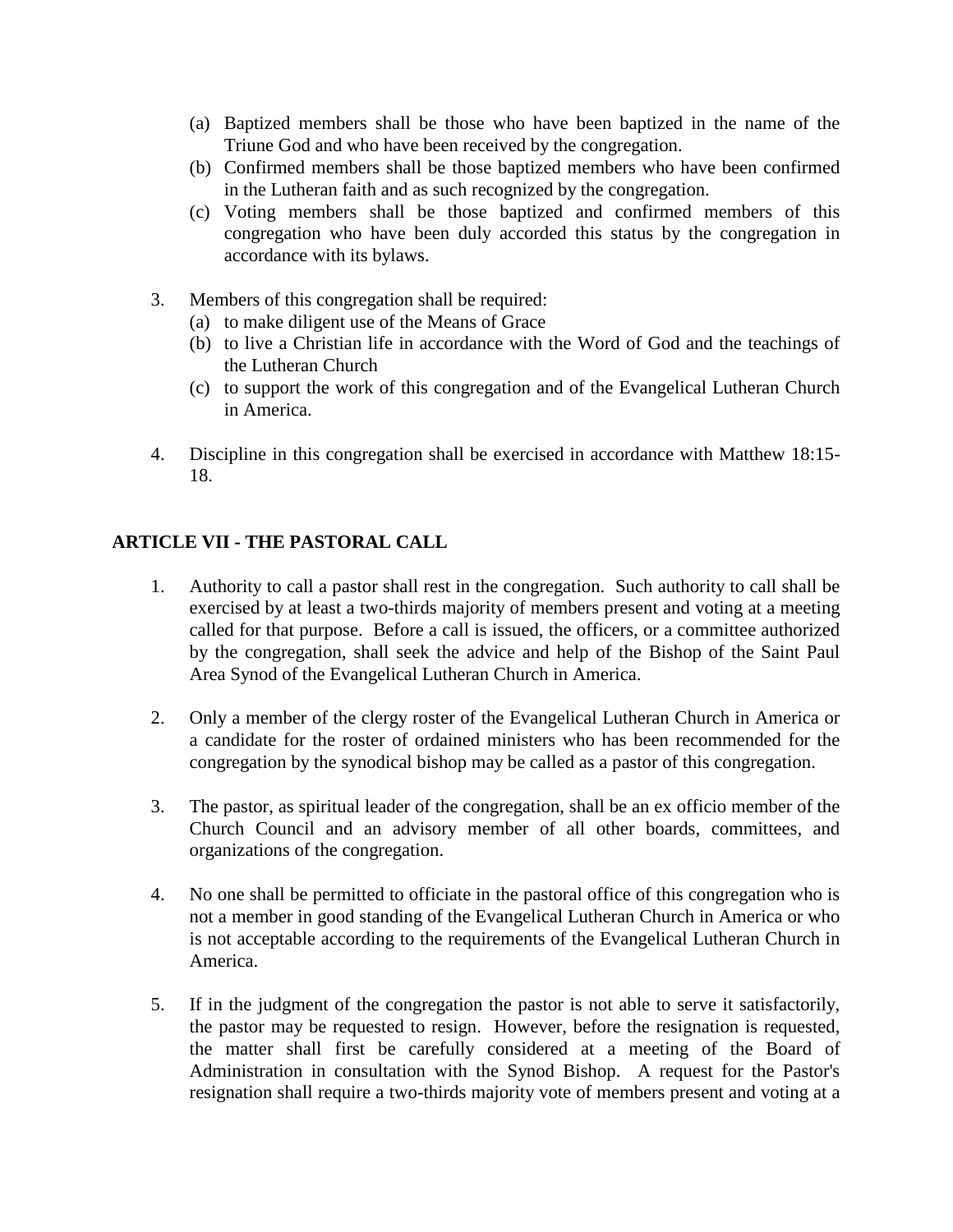special meeting of the congregation called at least ten days in advance for the consideration of a resolution in this matter. If the pastor's resignation has been requested in the manner here specified, the pastor shall vacate office at the time specified by the congregation.

6. Matters of discipline involving the pastor alleged defection in doctrine or for alleged conduct unbecoming a pastor, shall be referred by the Board of Administration to the Synod Bishop for action according to the Constitution and Bylaws of the Evangelical Lutheran Church in America.

#### **ARTICLE VIII - POWER OF THE CONGREGATION**

- 1. In all matters of Christian faith and life the authority of the Word of God shall be supreme.
- 2. In all matters left undecided by the Word of God and not subject to civil laws, the congregation itself, and not any individual or group within it, shall have the right of ultimate decision.
- 3. All schools, societies, and other organizations within the congregation shall be organized with the approval of the congregation and operate with its policies.

#### **ARTICLE IX - LEGAL OWNERSHIP**

- 1. Title to all real or personal property acquired by the congregation, its organizations, or individuals for use by the congregation and its organizations, shall be held by the congregation as a corporation.
- 2. Real property shall not be purchased, disposed of, or encumbered in any manner except by resolution adopted by vote of two-thirds or more of the members present and voting at a legally called meeting of the congregation.
- 3. Should the congregation for any reason be dissolved, or its total property fall into disuse, title to the land and other estates, real and personal, shall pass to the Evangelical Lutheran Church in America, unless deeded to another Lutheran congregation.
- 4. If this congregation is removed from membership in the evangelical Lutheran Church in America according to its procedure for discipline, title to property shall continue to reside in this congregation.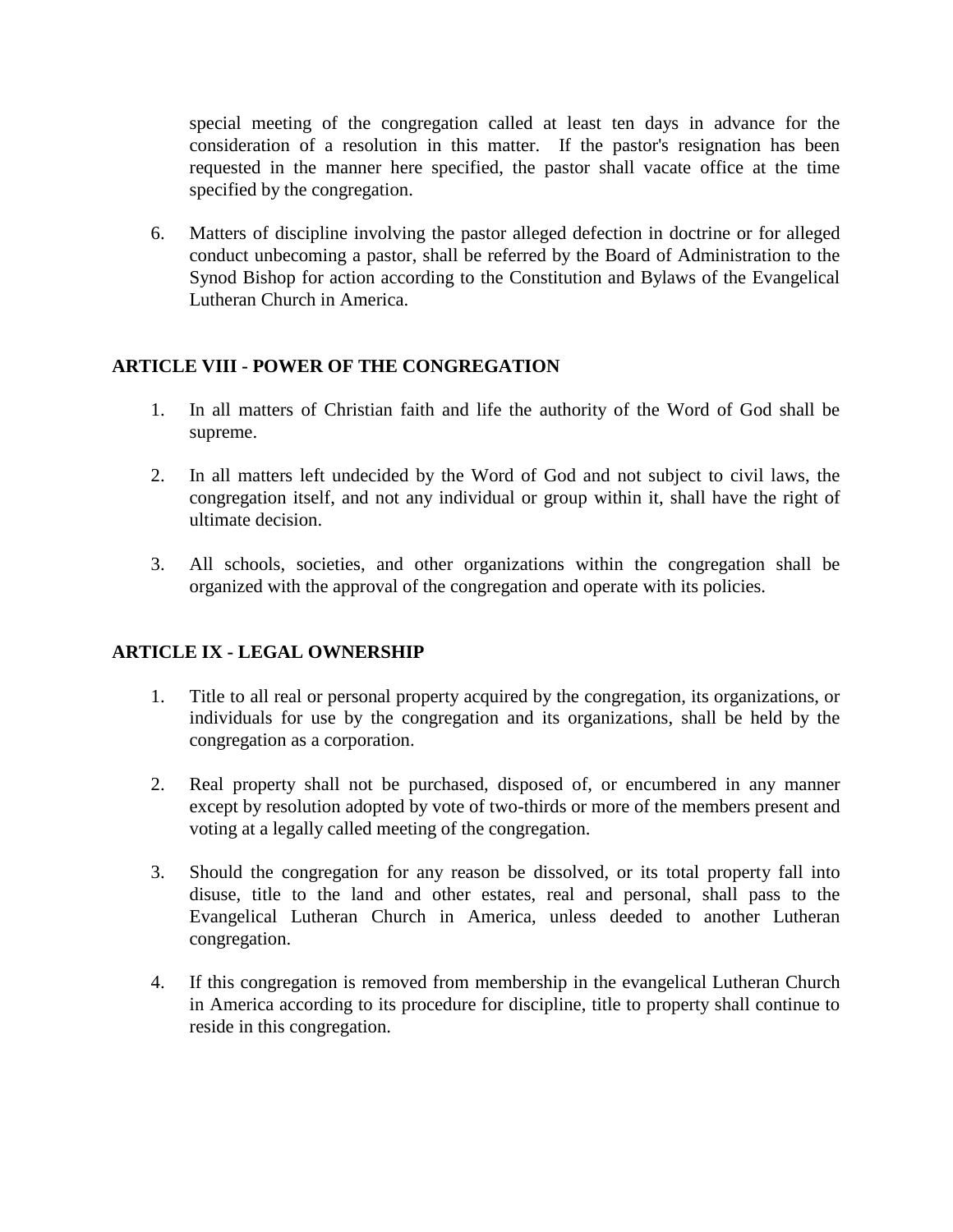#### **ARTICLE X - THE CONGREGATIONAL MEETING**

- 1. The power and authority of this congregation shall be exercised through the congregational meeting, called and held in conformity with civil laws and the provisions of the Constitution and Bylaws of this congregation.
- 2. The annual congregational meeting shall be held within seven (7) days of the fourth Sunday in January. Notice of the annual meeting shall be given as provided by the Bylaws.
- 3. The congregation shall also hold such special meetings as may be called by the congregation, or the pastor, or the president, or the Board of Administration, or the Synod Bishop, or by petition of at least 10 percent of the individual voting members. The official call for all special meetings of the congregation shall state in writing the time, place, and purpose of the meeting and shall be signed by the proper officer or individuals authorized above and shall be posted prominently in the place where the congregation usually worships. The calling of such special meetings, including the time, place and purpose of the meeting shall also be announced orally at all public services within ten days prior to such meetings or by notice mailed via first class mail to the voting members at least five days in advance; provided that written notice of meetings called to consider requesting the pastor to resign must be mailed at least ten days in advance; and provided that meetings to consider the disposition or encumbrance of real property must also be called and held in conformity with such specific provisions of civil law as may be applicable.
- 4. No special meeting of the congregation may be held without properly notifying the pastor, in view of his the pastor's position as a member of the congregation and as advisor in all congregational affairs. No business other than that stated as the purpose of the special meeting shall be acted upon at such special meetings.
- 5. When necessary to complete the business of the meeting, a congregational meeting may, by majority vote, recess to reconvene upon call; but the time and place of such reconvened meeting must then be announced at not less than one public service in advance or by written notice to the voting members mailed via first class mail not less than five days in advance.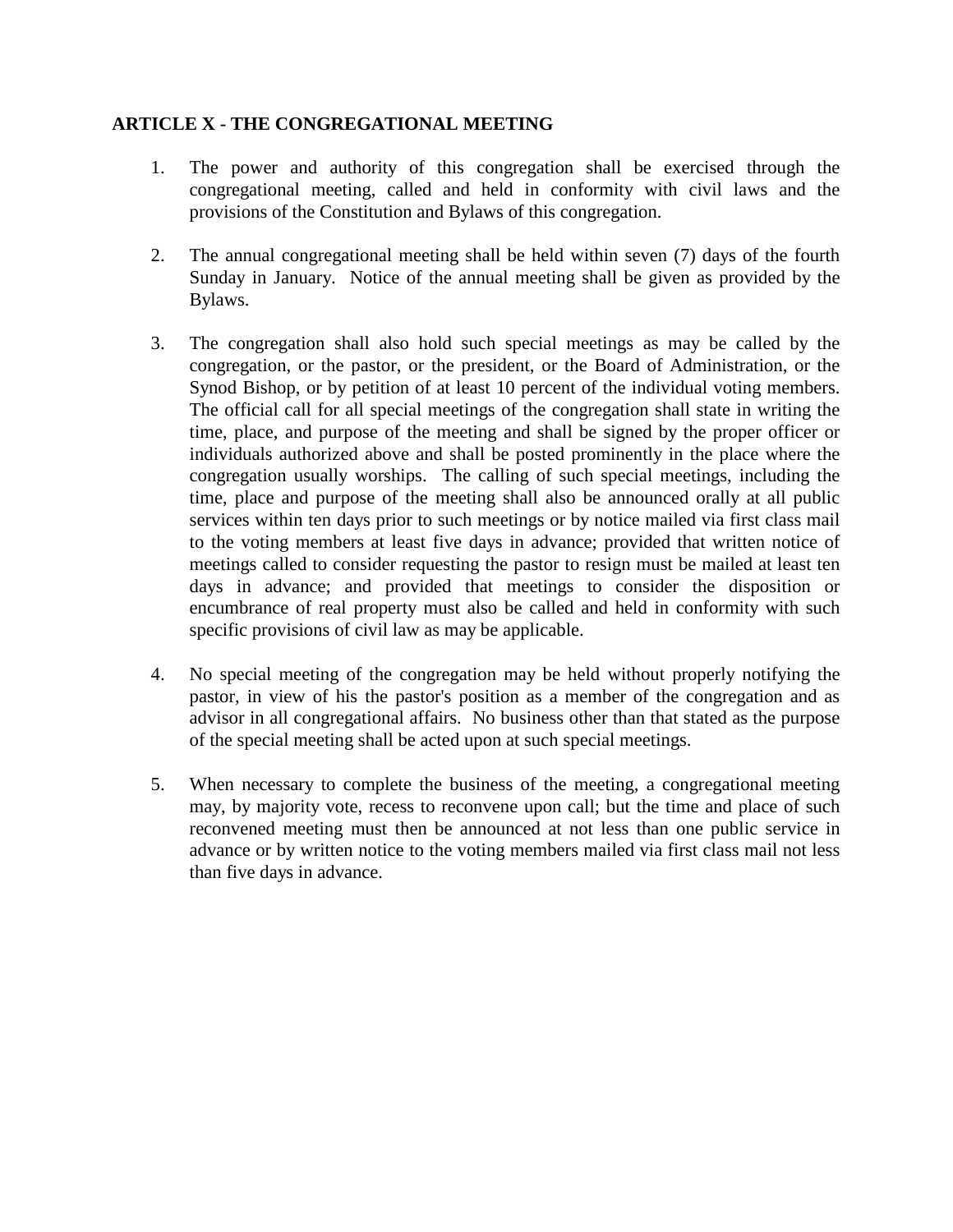#### **ARTICLE XI - THE BOARD OF ADMINISTRATION - OFFICERS OF THE CONGREGATION.**

The congregation at its annual meeting shall elect in the manner provided in the Bylaws, a Board of Administration and officers who shall:

- 1. Have only such authority as may be delegated to it by the congregation and exercise such authority in accordance with the constitution, bylaws, and resolutions of the congregation.
- 2. Serve as the legal board of trustees.
- 3. Work with the pastor in providing for the spiritual care of the congregation and in promoting its material welfare.
- 4. Act upon such disciplinary matters as may be referred to it, provided, however, that no member shall be excommunicated without action of the congregation.
- 5. Manage the financial affairs of the congregation.
- 6. Appoint such committees as may be necessary or advisable to facilitate the discharge of the above responsibilities.

#### **ARTICLE XII - CONSTITUTIONAL AMENDMENT**

- 1. To be effective, proposed amendments to articles of the constitution must be:
	- (a) announced and read at a public service or mailed to the voting members; in either case at least thirty days prior to the annual meting at which it is first considered.
	- (b) approved, with or without change, at the annual meeting first following its announcement by a majority vote of those present and voting.
	- (c) ratified without further change at the next annual meeting by a two-thirds vote of those present and voting.
	- (d) provided, however, that a proposed amendment that fails to be ratified may then be amended, by majority vote, and, if approved as amended, by majority vote, may then be ratified without change at the next annual meeting thereafter, by a two-thirds vote of those present and voting.
- 2. Any amendments to this constitution shall be sent by the secretary of this congregation to the synod. The amendment shall become effective within 120 days from the date of the receipt of the notice by the synod unless the synod informs this congregation that the amendment is in conflict with the constitution and bylaws of the Evangelical Lutheran Church in America or the constitution of the Saint Paul Area Synod.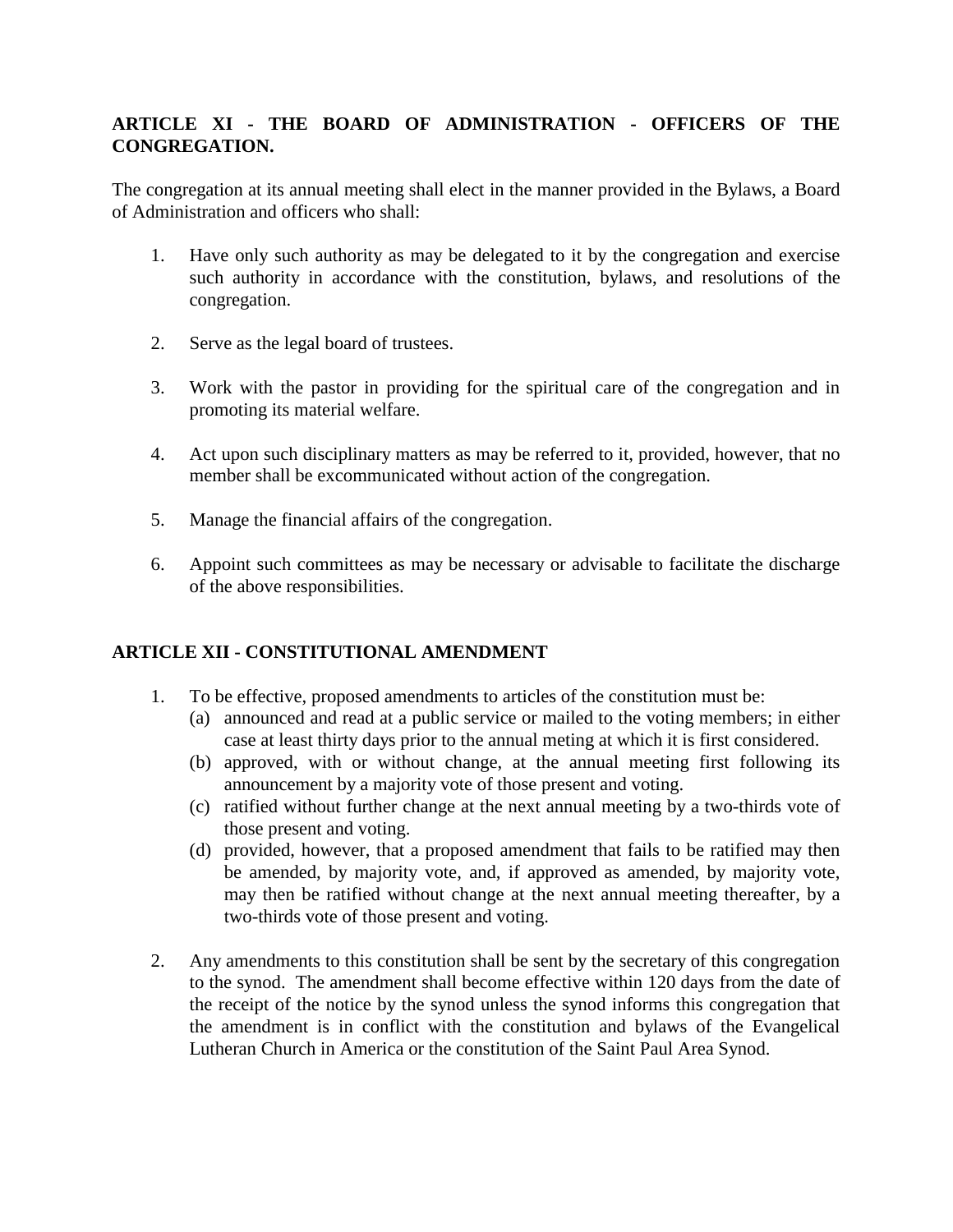#### **ARTICLE XIII - BYLAWS**

- 1. The congregation shall adopt such Bylaws as may be found necessary, except that no Bylaw may conflict with this constitution.
- 2. Bylaws may be amended at any legally called meeting of the congregation by a two-thirds majority vote of those present and voting, provided the proposed amendment has been announced and read at a public service or mailed to the voting members, in either case at least two weeks prior to the meeting.

### **BYLAWS**

#### **SECTION I - COMMUNION PARTICIPATION**

(cf. Article II of Constitution)

Participation in Holy Communion requires sincere repentance, faith in Jesus Christ as Savior and an earnest desire to amend a sinful life, together with an acceptance of the Scriptural teaching regarding the Real Presence of Christ with His Body and Blood in the Sacrament. Registration forms or oral announcements shall be so devised as to make prospective participants aware of these requirements.

#### **SECTION II - CONFLICTING LOYALTIES**

- 1. This congregation rejects all fellowship with organizations, secret or open, which are avowedly religious or practice forms of religion without confessing faith in the Triune God and in Jesus Christ as the eternal Son of God incarnate to be our only Savior from sin, and teach salvation by works.
- 2. Ceremonies of lodges or other such organizations shall not be permitted in the church or on the church premises of this congregation.
- 3. The pastor of this congregation shall take no part in any such ceremonies even if conducted outside of the church premises.

#### **SECTION III – MEMBERSHIP**

(cf. Article VI of Constitution)

- A. Admission to Baptized Membership
	- 1. Children shall, upon receiving Christian baptism, be thereby received as baptized members of this congregation.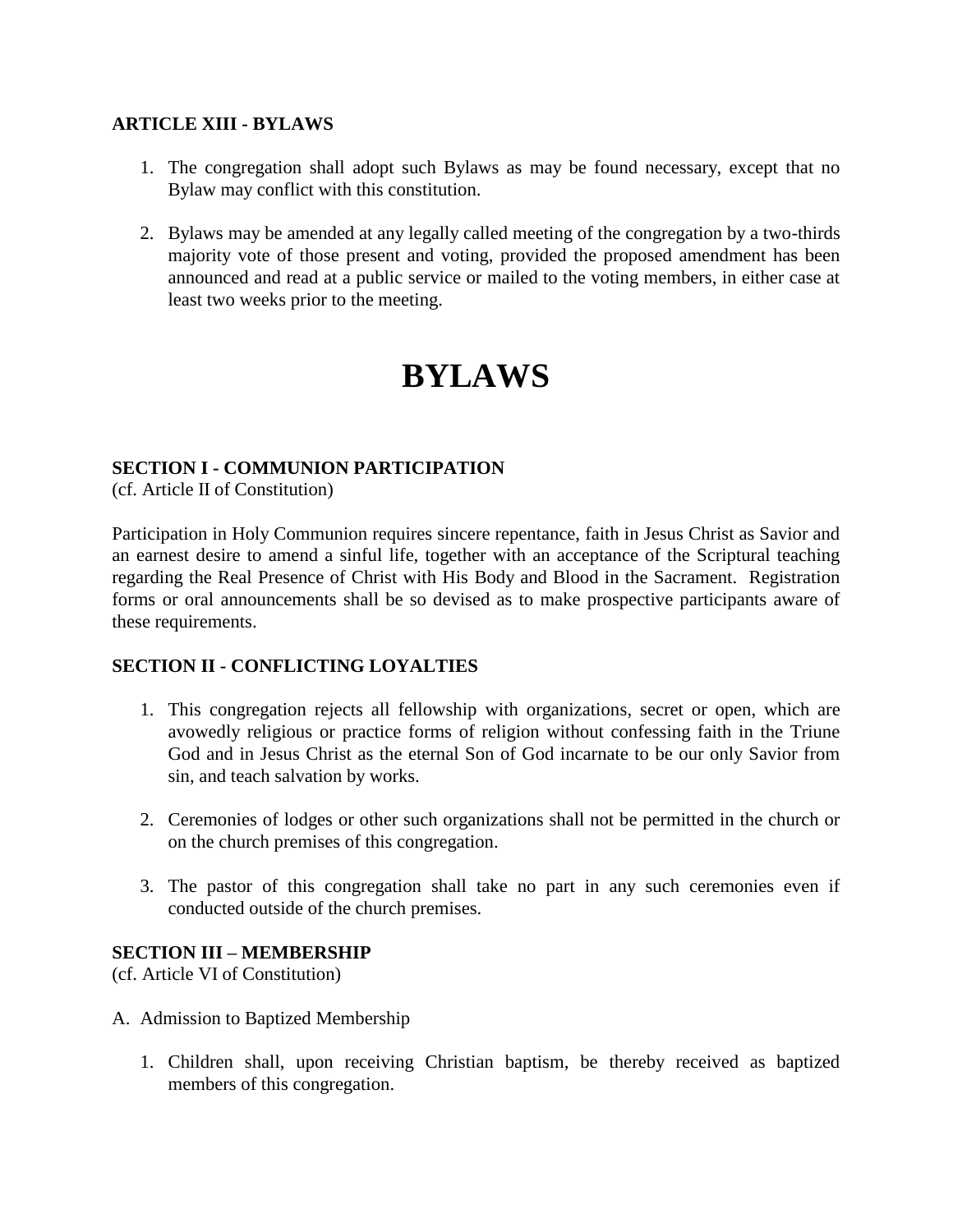- 2. Children, neither of whose parents or guardians are members of this congregation shall, upon Christian baptism duly recorded as a ministerial act performed under the auspices of this congregation, thereby be received as baptized members of this congregation unless there is understanding that, for good reason, they will be enrolled as baptized members of another congregation, in which case notice of the baptism shall be given to the congregation which the child is to be enrolled as a baptized member.
- 3. Children baptized in other congregations (and baptized adults mentally incompetent for confirmation) shall be received as baptized members of this congregation upon admission of one or both parents or guardians to membership, or by consent of one or both parents or guardians, or by action of the Board of Administration.
- 4. Unbaptized adults, who have received instruction and given evidence of having an adequate understanding and acceptance of the teachings of the Word of God as confessed by the Lutheran Church, shall, upon confession of faith and Christian Baptism duly recorded as a ministerial act performed under the auspices of this congregation, thereby be received as baptized members of this congregation.
- B. Admission to Confirmed Membership
	- 1. Baptized adults, not previously members of the congregation, who have received instruction and given evidence of having adequate understanding and acceptance of the teachings of the Word of God as confessed by the Lutheran Church, shall be admitted to confirmed membership in the affirmation of baptism.
	- 2. However, adults received as baptized members according to the provisions of Section III, A, 4 of the Bylaws shall be recognized as confirmed members, in the affirmation of baptism.
	- 3. Children who are baptized members of the congregation shall be admitted to confirmed membership through preparation for and participation in the affirmation of baptism.
	- 4. Applicants for membership presenting letters of transfer showing them to be confirmed members in good standing in other Lutheran Churches shall be admitted to confirmed membership in good standing upon acceptance of their letters of transfer by the Board of Administration and the report of their names to the congregation.
	- 5. Applicants for membership who present evidence of confirmation in a Lutheran Church, but do not have letters of transfer shall be admitted to confirmed membership when the Board of Administration and Pastor have determined that they meet the standards of Christian faith and life indicated in the constitution and bylaws.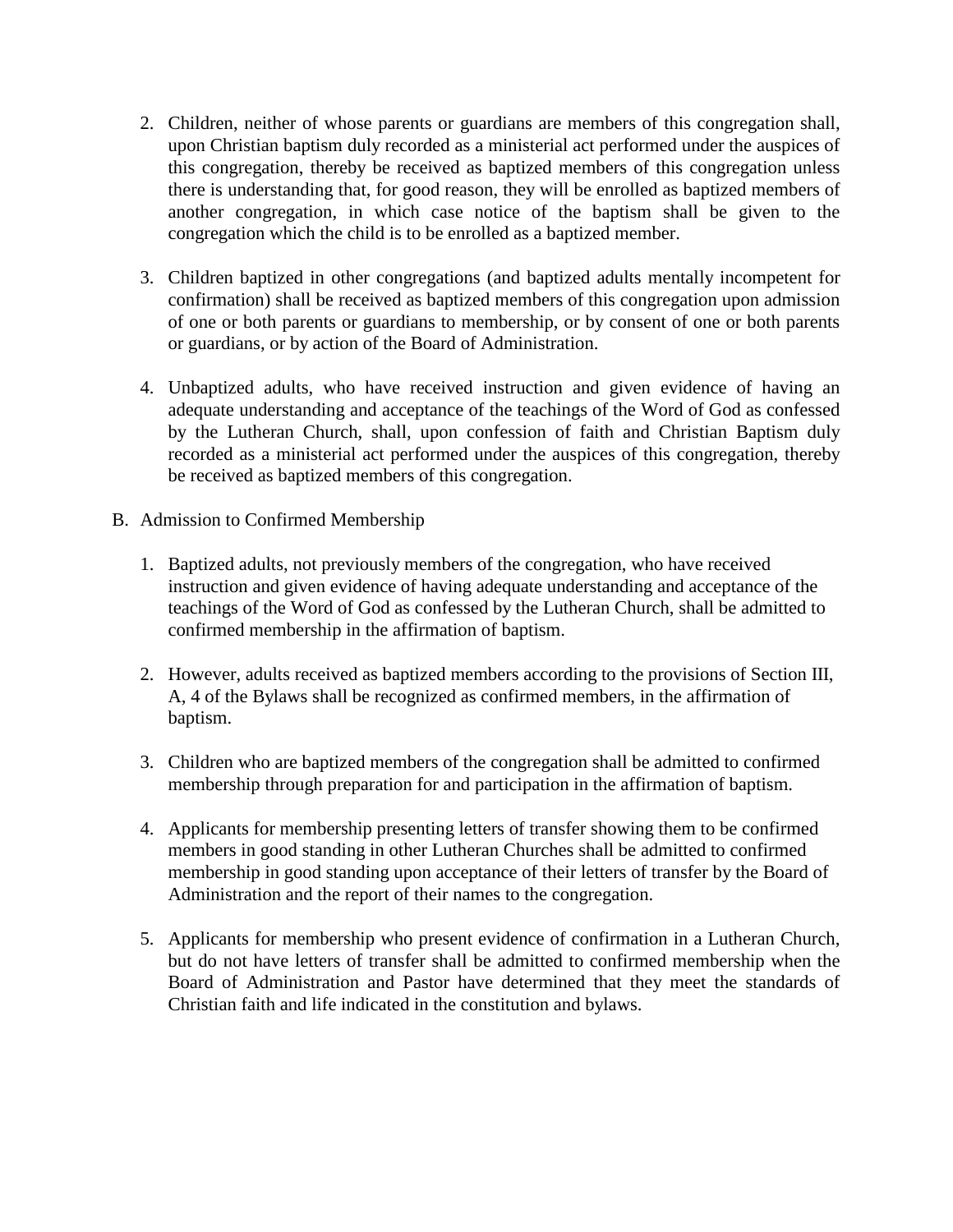- C. Admission to Voting Membership
	- 1. The Board of Administration (also known as Church Council, Church Board, Board of Trustees, The Board, Board) shall be responsible for determining the voting membership in accordance with the qualifications specified in the constitution.).
- D. Discontinuance of Membership
	- 1. Members who move away shall be encouraged to transfer. Any confirmed member in good standing desiring to change his/her membership to another Lutheran church shall, upon request, be entitled to a letter of transfer.
	- 2. Any confirmed member who in the judgment of the Board of Administration shows no interest in attending church services, or fails to partake of communion and fails to contribute to the congregational treasury according to the congregation's records, for a period of two years, shall be presumed no longer to desire membership, shall lose the right to vote, and shall not be a member in good standing, and shall not be counted in the membership statistics of the congregation. However, names and records shall be kept in the files for a period of five years thereafter. Such persons shall be encouraged to participate in the life of the congregation or to transfer elsewhere as the situation indicates to be advisable. If activity resumes within the five year period active membership will be restored; if not, dismissal from the congregation shall occur and notification be made accordingly where possible.
	- 3. Children, neither of whose parents or guardians are active members of this congregation, shall be dropped from the baptized membership roll if they fail to participate in the Christian education program of the congregation.
	- 4. Members who have been excommunicated, dismissed, or who have resigned and members who have transferred to other Lutheran congregations, or who are definitely known to have become members of other congregations without transfer, shall thereby have lost membership in this congregation and all rights appertaining thereto.

#### **SECTION IV - THE PASTORAL CALL**

(cf. Article VII of Constitution)

- 1. The congregation, after it has voted to call a pastor by at least a two-thirds majority vote, shall issue a letter of call in a form approved by the St. Paul Area Synod, to the pastor elect, which shall bear the signatures of the president and secretary of the Board of Administration and shall be certified by the signature of the Synod Bishop. Calls to clergy to positions of assistant to the pastor shall be issued in consultation with the pastor, in accordance with the provisions of this paragraph.
- 2. The call shall be for an indefinite time, except that calls for a limited time may be issued to pastors who are qualified for emeritus status and are otherwise eligible for call.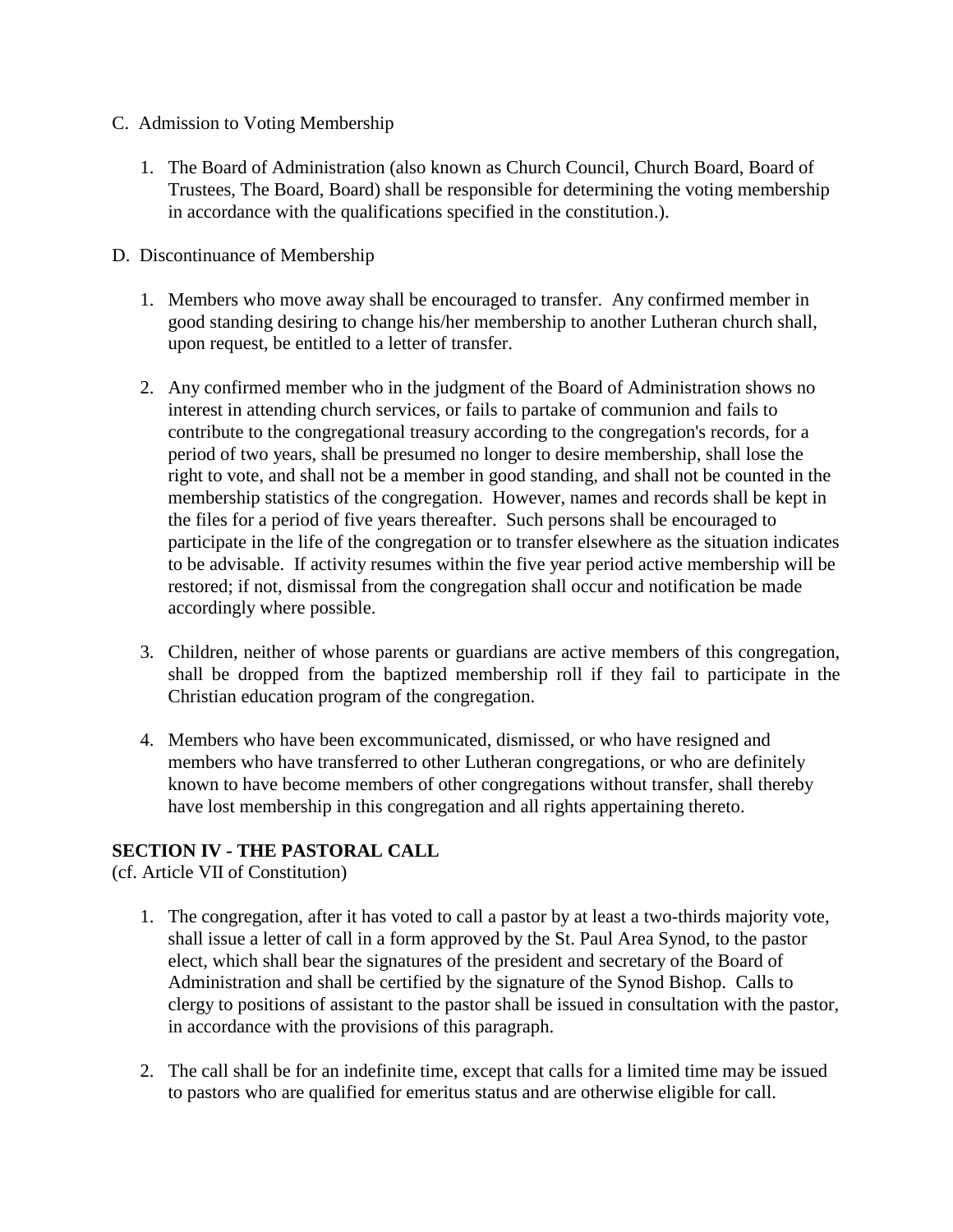- 3. Since the pastor ministers to the congregation primarily in the public preaching of the Word and in the administration of the Sacraments, and since both pastor and congregation are parties to the call, no pastor shall announce a decision on any subsequent call without first having consulted with the congregation or at least with its Board of Administration/church board. Should the pastor thereupon resign to accept another call, the resignation shall be presented to the congregation and mutually satisfactory arrangements sought for termination of services, normally within 30 days.
- 4. A desire for a change in pastorate, either by congregation or pastor, shall be brought to the attention of the Synod Bishop, who shall advise in the matter according to this constitution (Article VII, paragraph 1) and the established procedure of the Evangelical Lutheran Church in America.
- 5. Every pastor serving this congregation shall have an undivided loyalty to the faith and purpose of the Evangelical Lutheran Church in America according to Articles II and IV of this Constitution. Any question concerning such loyalty shall be adjudicated according to the recommended procedure of the Evangelical Lutheran Church in America.
- 6. Clergy qualified according to Article VII, 4, of this Constitution may occasionally perform pastoral functions in this congregation with the approval of the congregation and its pastor. In case of a vacancy in the pastorate, the approval of the congregation and the Synod Bishop is required.

#### **SECTION V - THE ANNUAL MEETING**

(cf. Article X of Constitution)

- 1. Announcement of the time and place of the annual meeting of the congregation shall be made at two public services immediately preceding the meeting, said services to be at least a week apart, and in such publications as the congregation or the pastor may periodically issue; or by special written notice to the voting members mailed, or e-mailed at least ten days in advance.
- 2. The current roster of voting, confirmed, and baptized members shall be determined prior to each annual meeting.
- 3. A quorum for the conduct of business at annual and special congregational meetings shall consist of 20 voting members.
- 4. The order of business at the annual meeting shall be:
	- a) Opening devotion
	- b) Approval of the minutes
	- c) Reports of the pastor, the president of the Board of Administration, the treasurer, and others.
	- d) Elections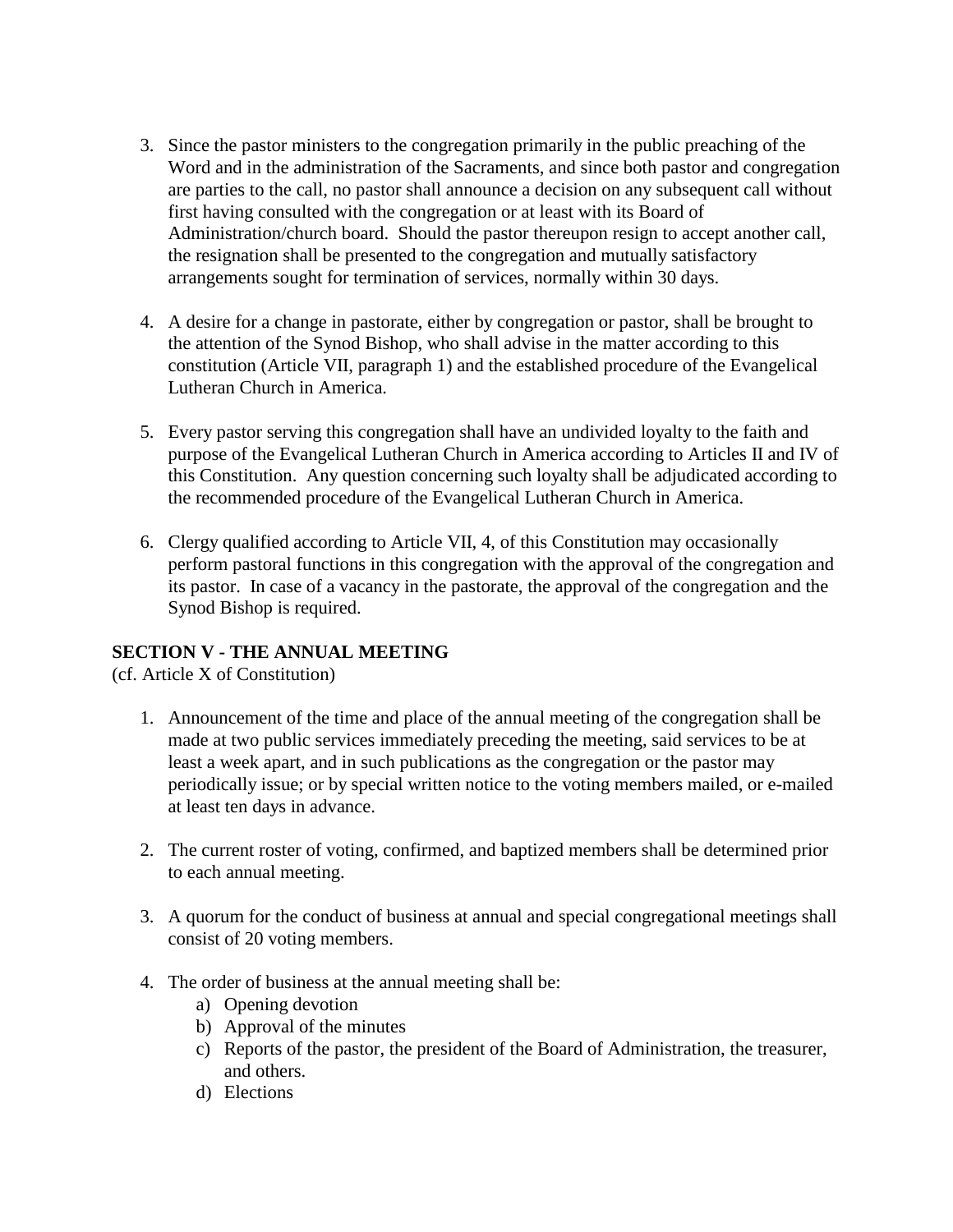- e) Approval of the budget
- f) Unfinished business
- g) New business
- h) Closing prayer
- 5. In the following cases voting shall be by ballot or by a show of hands:
	- a) To elect the vacancies in the Board of Administration, the Nominating Committee members at large, the delegate(s) to the Synod Assembly, vacancies in the Mission and Outreach Committee, Endowment Fund Members, and other teams or task forces as necessary.
	- b) To adopt or amend the articles of incorporation, constitution, or bylaws of the congregation.
	- c) To call a pastor or to request the pastor's resignation.
	- d) To excommunicate a member from the congregation or remove a member from an office in the congregation.
	- e) To sever membership in the Evangelical Lutheran Church in America.
	- f) To dispose, encumber, or purchase real property.
	- g) New Business items to be voted on must be submitted in writing 3 weeks prior to the annual or special meeting to the president of the congregation.
	- h) If requested, the president of the congregation shall decide if the voting should be by ballot.
- 6. Except as otherwise provided in the constitution and bylaws, all matters shall be decided by majority vote of those present and voting.
- 7. No one shall be declared elected unless that person has received a majority vote of the votes cast.
- 8. If more than one ballot is required in an election it shall be in order, by proper motion, to limit the balloting after the first ballot to the three candidates receiving the highest number of votes on the first ballot and after the second ballot to limit the balloting to the two candidates receiving the highest number of votes.
- 9. In all matters not specifically provided for herein, procedure shall be according to Robert's Rules of Order.

### **SECTION VI - DUTIES OF OFFICERS AND BOARDS OF ADMINISTRATION**

(cf. Article XI of Constitution)

#### **A. The Board of Administration**

1. The Board shall consist of the senior pastor or his/her called clergy designee (as elected by the congregation), up to two called assistant pastors, a President, Vice President, Secretary, Treasurer and two at large members.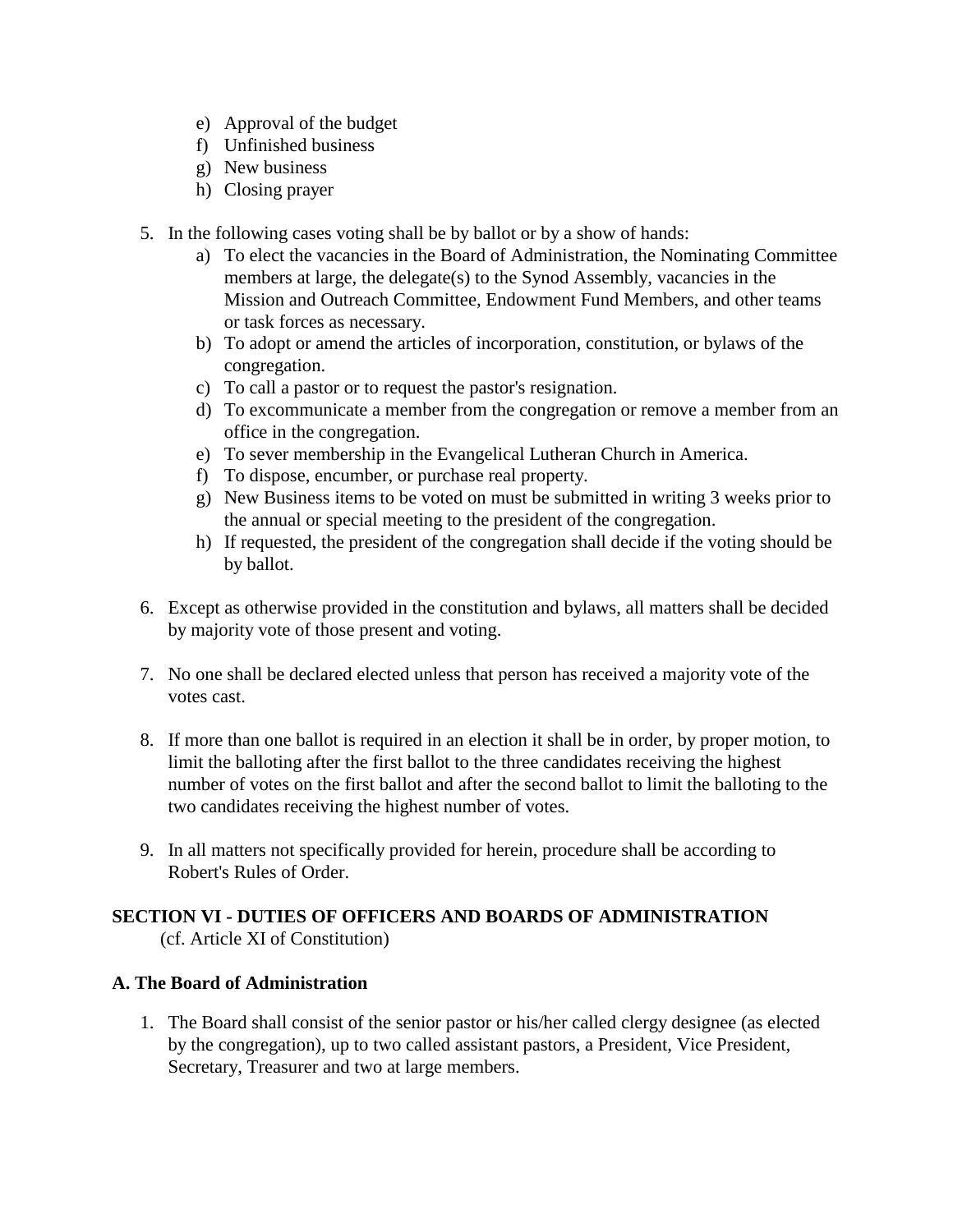- 2. Board terms, for all non-called clergy members, shall consist of 3 years with 1/3 rotating off each year.
- 3. The term of office for President, Vice President, Secretary and Treasurer shall be for one year.
- 4. In the case of a vacancy on the board of Administration, the remaining Board members shall appoint a successor to the board of Administration. The Appointee shall serve until the next annual meeting.
- 5. It shall be the duty of the Board to promote a Christian sense of stewardship of time, talents, and treasure among all the members of the Congregation.
- 6. In case of a vacancy in the Pastoral office, the Board shall make temporary arrangements for the usual functions of this office.
- 7. As Trustees, the Board shall be the custodian of the Congregation's property.
- 8. The Board shall meet at least quarterly at a regularly appointed time to conduct the business of the Church. Five members of the Board shall constitute a quorum.
- 9. The Board shall be responsible to define the roles, responsibilities and qualifications for Board positions.

#### **B. The President**

- 1. The President shall direct the Board of Administration so as to best utilize all the resources of the church to the greatest spiritual use of the Congregation.
- 2. The President shall be the Chair of the Board of Administration and preside at all its meetings, but shall have a vote in its meetings only in case of a tie.
- 3. The President shall call the Board meetings and set the agenda.
- 4. The President shall perform an annual review of the Senior Pastor's performance.

#### **C. The Vice President**

- 1. The Vice President shall assume the duties of the President in case of the President's absence or inability to serve, and shall carry out the duties assigned by the President.
- 2. The Vice President shall serve as convener of the Nominating Committee and Call **Committee**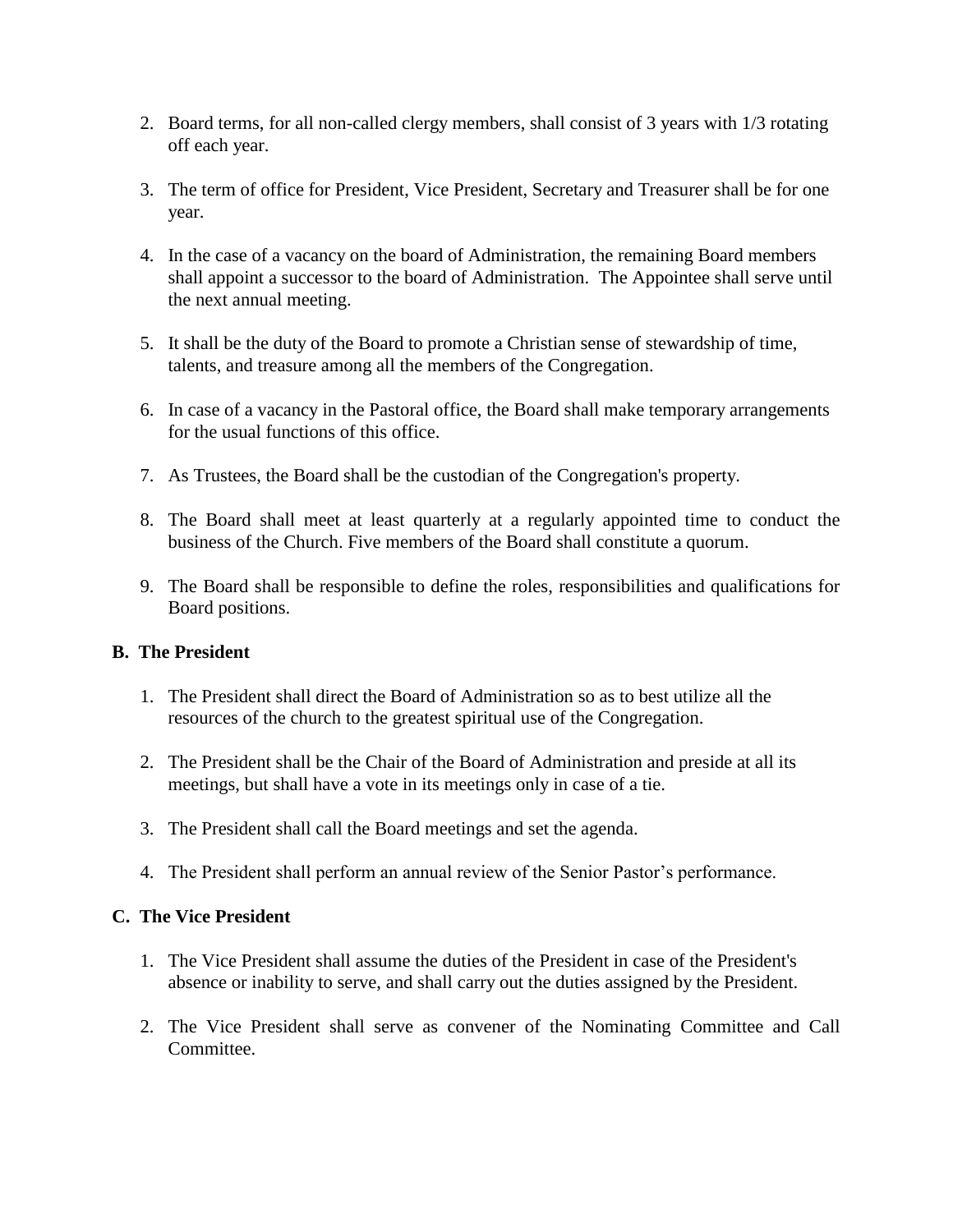#### **D. The Secretary**

- 1. The Secretary shall keep the minutes of the meetings of the Board of Administration and the Congregation and preserve its information archives.
- 2. The Secretary shall perform such other secretarial duties as directed by the President and Vice President.

#### **E. The Treasurer**

- 1. The Treasurer shall be responsible for the oversight of the business affairs of the Church including, but not limited to the following, accounting, insurance, budget, payroll, purchasing orders, rentals, leases and credit management, and together in conjunction with Senior Pastor, shall supervise, direct, assign, and review the duties of the Financial Administrative Staff ("FAS"). A FAS staff person may present the financial position of the Congregation at the Board meetings.
- 2. The Treasurer shall ensure that individual contributions are recorded correctly and sent to the Congregation's members in a timely fashion.
- 3. The Treasurer shall safeguard the integrity of financial records and security of cash including reconciling deposit slips to the bank.
- 4. The Treasurer shall be responsible for arranging an annual audit.
- 5. The Treasurer shall be an authorized signer for security transactions.
- 6. The Treasure shall be responsible for providing the following information as a minimum for the annual report:
	- a) detailed balance sheet
	- b) operating statements including prior year, current year and next year's proposed budgets; and
- 7. The Treasurer shall provide monthly financial statements to the Board of Administration or, as directed by the Board of Administration.

#### **F. Specific Duties of the Congregational Leadership and Staff**

- 1. Definitions
	- a) Pastors are called.
	- b) Staff members are hired.
	- c) Committee members are elected.
	- d) Team members are appointed.
	- e) Task Force members are gathered.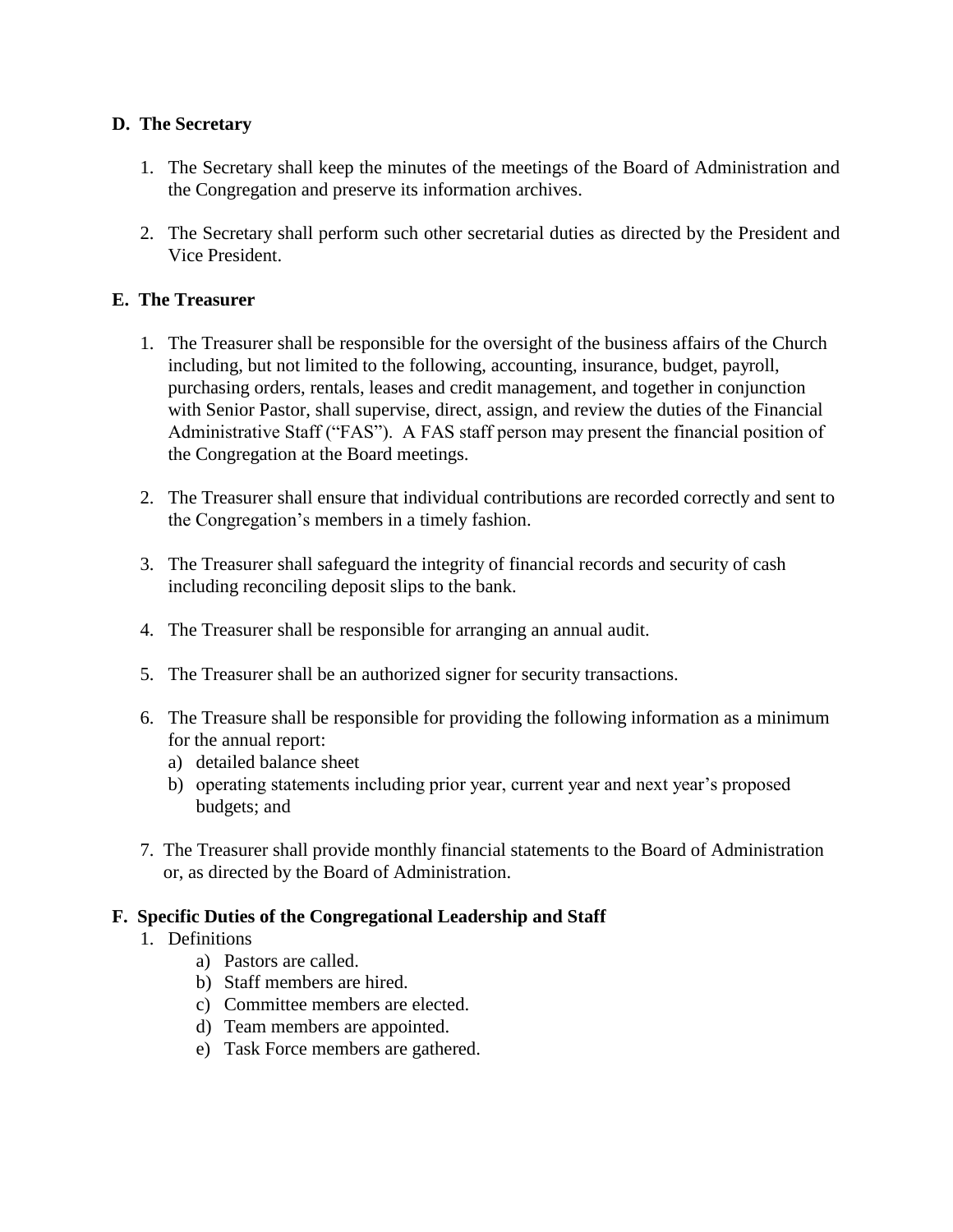- 2. Senior Pastor
	- a) Shall ensure active operation of the Human Resources Policy and Procedures Guidelines Manual for the paid staff.
	- b) The performance of the paid Staff shall be reviewed by the Senior Pastor and/or other called clergy annually.
- 3. Call Committee
	- a) A special meeting of the congregation shall be called to elect the Call Committee members.
	- b) The Call process shall be carried out in accordance with the Constitution Article VII and By-Laws Section IV.
	- c) The Board Vice President shall be the convener of the Call Committee.
- 4. Mission and Outreach Committee
	- a) Shall be elected at the annual congregational meeting.
	- b) Minimum of six, maximum of nine voting members shall serve on this Committee. This shall include one member elected from and by the board of administration. The term shall be for three years, with one-third members leaving each year. No member may serve more than two consecutive terms. One of the six shall be chosen as the Leader by the Committee.
	- c) The Committee Leader shall report to the Board of Administration through the Treasurer annually at a minimum.
	- d) Shall be an advocate of the spiritual and physical needs outside of our congregation in our community and for people around the world.
	- e) Shall educate our membership regarding those needs.
	- f) Shall promote and develop means by which our membership may individually and corporately meet those needs.
	- g) Vacancies shall be filled by the Board of Administration for the remainder of term.
- 5. Financial Stewardship Task Force
	- a) The Task Force shall conduct the annual drive and solicit the financial support of the congregation.
	- b) The leader of the annual stewardship drive task force shall be the Senior Pastor.
	- c) The role of educating the Congregation about stewardship shall be the responsibility of the Task Force.
- 6. All Program Ministries (ie: Worship, Children & Family Ministry, and Youth & Family Ministry.
	- a) Pastors shall supervise the work of each program ministry of the church.
	- b) The senior staff persons of each function or the Pastors shall report to the Board as requested by the board of administration regarding planned future activities and policies.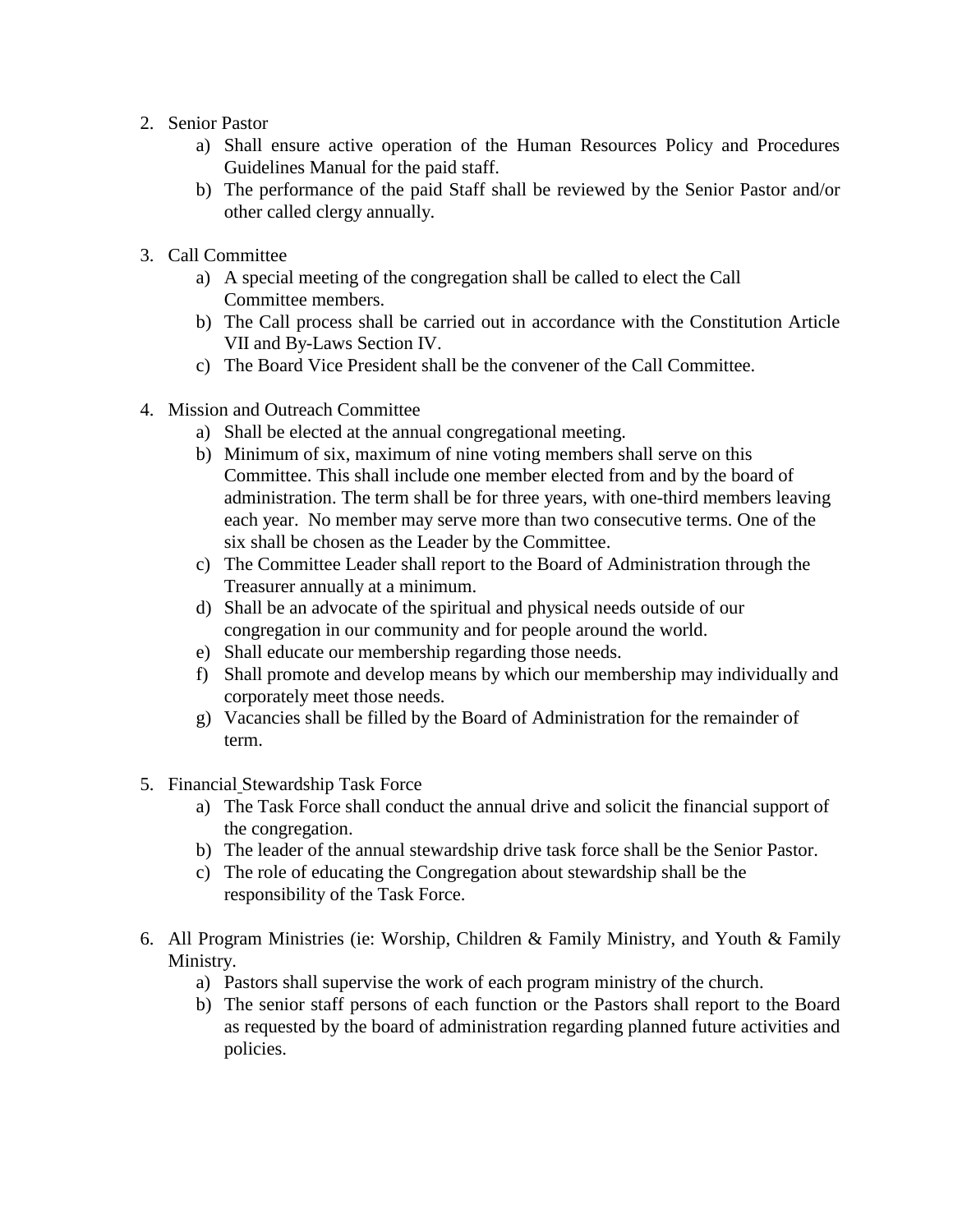- 7. Nominating Committee
	- a) The Nominating Committee shall consist of the Vice-President (Leader), a pastor, the outgoing members of the Board of Administration, and the two members elected at the annual meeting. The Nominating Committee shall serve for the ensuing year.
	- b) The Committee shall nominate candidates for the vacancies in the Board of Administration ensuring nominee qualifications meet position descriptions as set forth in Section VI of the By-Laws.
	- c) The Committee shall nominate candidates for vacancies in the Mission and Outreach Committee, and the Mission Endowment Fund Committee.
	- d) The Committee shall prepare a written ballot with the names of the nominees.
	- e) Vacancies on the Nominating Committee need not be filled.

#### **SECTION VII: LEGACY FUND**

#### **I. PURPOSE**

The Legacy Fund is an endowment of Our Savior's Lutheran Church of Stillwater, Minnesota. The purpose of the Fund is to further the mission as set forth in Our Savior's Lutheran Church's mission statement: "Grounded in faith, gathered in love, and sent with a purpose, so that others may gain the Kingdom." The Legacy Fund will also provide vehicles and structure for members who have the desire to benefit Our Savior's Lutheran Church through charitable giving that is consistent with its mission on both a local and global level.

The Legacy Fund shall provide a perpetual source of income to benefit several purposes, including, but not limited to:

- A. Christian Concern: local, regional and world-wide mission efforts;
- B. Sustaining the Mission: support for the annual budget of the congregation; and
- C. Capital Improvement: major maintenance, repair, and improvements of church property.

In addition, temporarily restricted funds will be created for estate gifts meant for specific purposes but not to be held in perpetuity. To the extent that the Legacy Fund is managing assets for different purposes, it will segregate assets into separate "sub-funds" for allocation, distribution and reporting purposes in order to ensure that gifts are maintained and used for a purpose that is consistent with donor intent at the time the gift was given.

Legacy Fund assets are administered by the Legacy Fund Committee and subject to overview of the Church Board of Administration. Gifts to the Legacy Fund that have been accepted by the Gift Acceptance Committee and Board of Administration according to the Gift Acceptance Policy that has been adopted by the Board of Administration and which is in place at the time of gift acceptance, will be accepted for management by the Legacy Fund. Other Church assets transferred by the Board of Administration may also be managed by the Legacy Fund. The assets of the Legacy Fund shall be owned by and held in the name of the congregation, since the Legacy Fund is not a separate legal entity.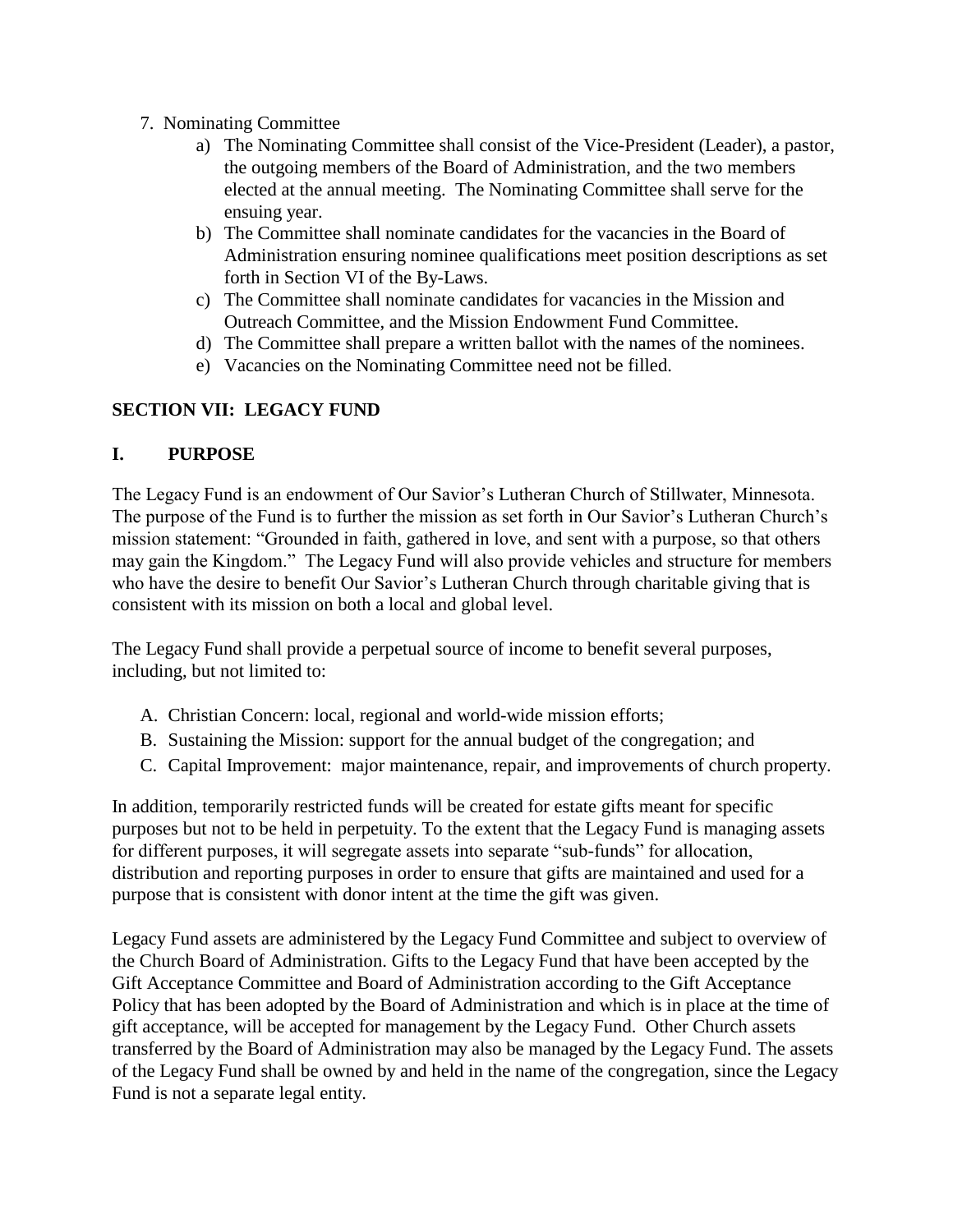#### **II. LEGACY FUND COMMITTEE**

The Legacy Fund Committee (herein referred to as "Committee") shall consist of at least six voting members, which includes at least four congregational members elected by the congregation and one member elected from and by the Board of Directors to serve on the Legacy Fund Committee. The senior pastor will serve as an ex-officio member. The President of the Board of Administration shall be an advisory member of the Committee. Each congregational member shall serve for staggered terms of three (3) years and no member may serve more than two (2) consecutive terms. After a lapse of one (1) year, former Committee members may be reelected. In the event of a vacancy on the on the Committee prior to the expiration of a member's term, the Board of Administration shall fill the vacancy.

#### **III. OPERATION OF THE COMMITTEE**

The Committee shall meet at least two times per year or more frequently as deemed by it and/or the Board of Administration is in the best interest of the congregation. All actions taken by the Committee must be agreed to by a majority of the members, with at least 2/3 of the voting members in attendance.

The Committee shall elect from its membership a chairperson, recording secretary, and treasurer. The chairperson, or member designated by the chairperson, shall preside at all Committee meetings. The recording secretary shall maintain complete and accurate minutes of all meetings.

The treasurer will work with the Church Board Treasurer and staff bookkeeper in maintaining and coordinating complete and accurate accounts.

The Committee shall report at least two times a year to the Board of Administration and at each annual meeting of the congregation, shall render a full and complete reviewed or audited account of the administration of the funds during the preceding year.

#### **IV. DUTIES OF THE COMMITTEE**

The Committee is authorized to take the following actions:

- A. Determine and implement procedures and policies for soliciting, processing and disbursing grant requests in accordance with the requirements and guidelines of the Legacy Fund.
- B. Educate the congregation about the Legacy Fund.
- C. Adopt and implement strategies that will promote giving to the Legacy Fund.
- D. Create new sub-funds for permanently and temporarily restricted purposes recommended by the donors and approved by the gift acceptance committee.
- E. Undertake any other related matters delegated to the Committee by the Board of Administration or the congregation.
- F. Use money from the funds to pay for reasonable expenses incurred.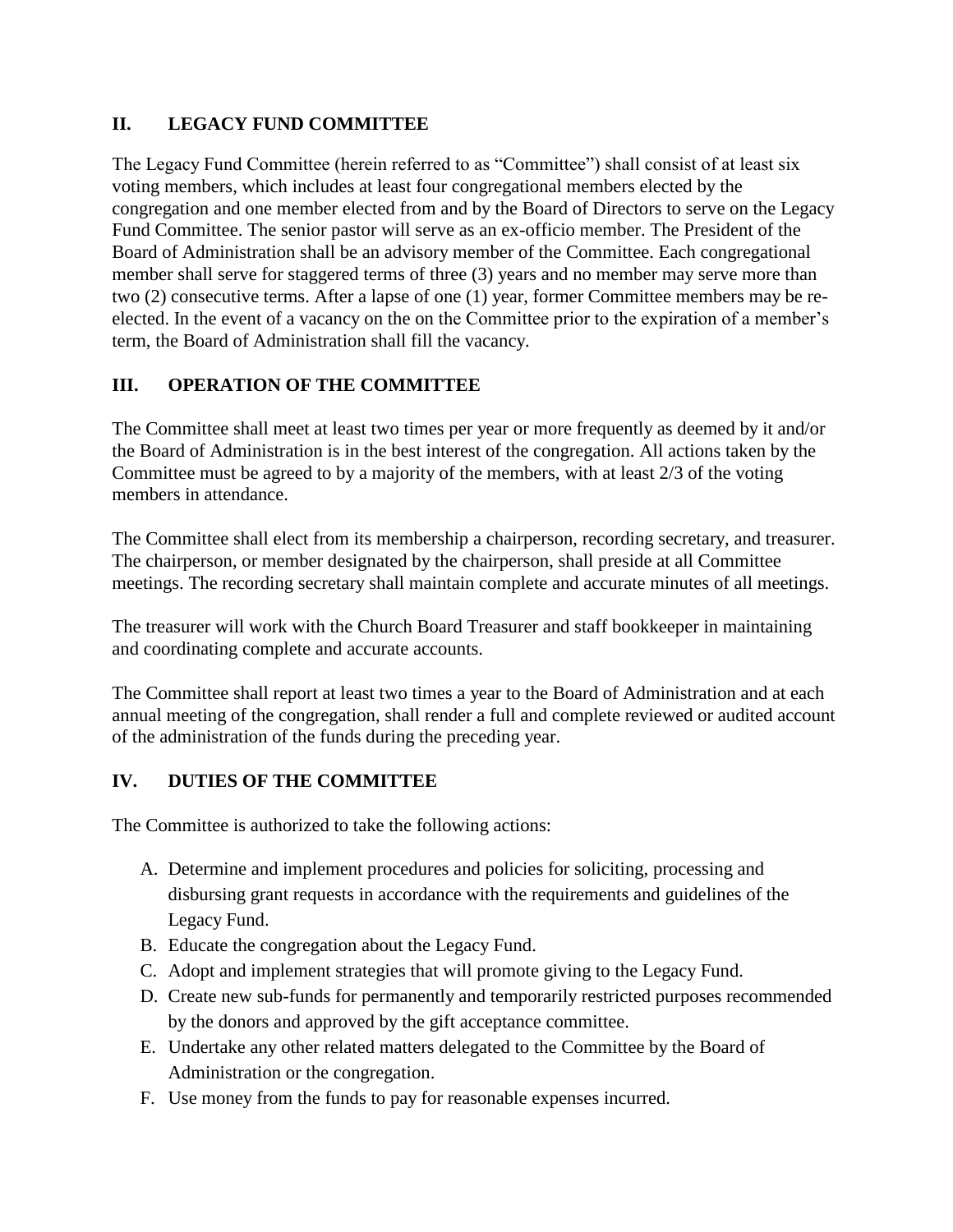#### **V. GIFT ACCEPTANCE COMMITTEE**

Membership of the Gift Acceptance Committee will include two members from the Church Board of Administration, two members of the Legacy Fund Committee and one pastor.

The Gift Acceptance Committee will be responsible for the administration of the Gift Acceptance Policy that has been approved by the Church Board of Administration.

#### **VI. DISTRIBUTIONS FROM THE FUND**

Annually, the Committee may distribute an amount equal to 5% of the value of the Legacy Fund without regard to the character of such funds as income, principal, dividends, realized and unrealized gains. Distributions will also be made based on the intended purposes as designated by the donor.

Temporarily restricted funds will be released when and if the restrictions are met. For instance, funds designated to be spent in whole on a specific capital improvement project will be released for that purpose as expenses are incurred.

#### **VII. DISPOSITION OR TRANSFER OF THE FUND**

In the event that the Our Savior's Lutheran Church or it successor(s) ceases to exist, then the Fund shall continue for the benefit of the St. Paul Area Synod for purposes as close to the donor intent as possible, or shall continue as a permanent fund for the unrestricted charitable purposes of the Evangelical Lutheran Church of America Foundation.

#### **SECTION VIII: M. NEAL JOHNSON MEMORIAL ART FUND**

#### **I. PURPOSE**

The M. Neal Johnson Memorial Art Fund (herein referred to as "the Art Fund" or "the Fund") is an endowment of Our Savior's Lutheran Church of Stillwater, Minnesota. The purpose of the Fund is to purchase works of art (any medium) for display in Our Savior's Lutheran Church, or they may be loaned from time to time for display in a public building or church that Our Savior's Lutheran Church chooses. Works of art purchased with proceeds from this Fund will be visual art that is not permanently affixed to the Our Savior's Lutheran Church building. 80% of the income from the Fund is to be used for purchase of works of art. Selections will be made by the Art Fund Committee, the make-up of which is defined later in these Bylaws. The Committee will recommend to the Board of Administration all selections for their approval.

Art Fund assets are administered by the Art Fund Committee and subject to the overview of the Church Board of Administration. Additional gifts to the Art Fund, although not anticipated and not to be solicited, must be accepted by the Gift Acceptance Committee and Board of Administration in accordance with the Gift Acceptance Policy that is currently in place. Since the Fund is not a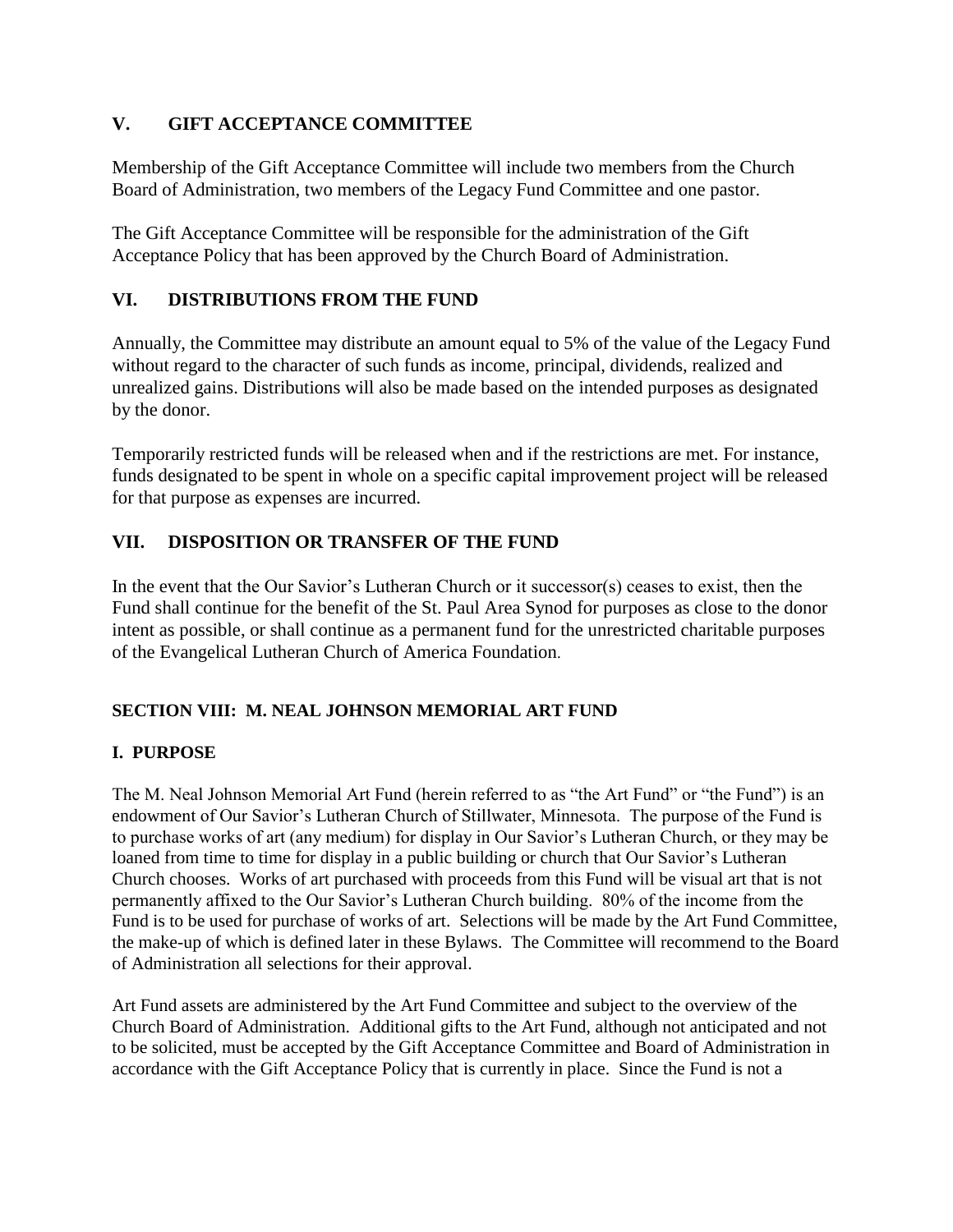separate legal entity, the assets of the M. Neal Johnson Memorial Art Fund shall be owned by and held in the name of the congregation.

#### **II. M. NEAL JOHNSON MEMORIAL ART FUND COMMITTEE**

As designated in his will, the M. Neal Johnson Memorial Art Fund Committee (herein referred to as "Committee") will consist of at least four members. The make-up of the Committee is as follows:

- One at-large congregational member elected at the annual meeting of the congregation,
- A second person elected at the annual meeting of the congregation, who may or may not be a congregational member and who (if possible) is qualified in the field of art,
- One member of the Board of Administration elected from and by the Board of Administration (annually), and
- The senior pastor.

In addition to these four members, the Committee may be expanded to include up to three additional members from Our Savior's Lutheran Church. These members also will be elected at the annual meeting of the congregation. The Committee may invite additional OSLC members or non-members to attend meetings in an advisory capacity.

Other than the senior pastor and the member from the Board of Administration, all elected members shall serve staggered terms of three (3) years. No member may serve more than two (2) consecutive terms. After a lapse of one (1) year, former Committee members may be re-elected. In the event of a vacancy on the Committee prior to the expiration of a member's term, the Board of Administration, after conferring with the Art Fund Committee, will fill the vacancy until the next Annual Meeting of the congregation. At that meeting, a permanent replacement will be elected in accordance with the by-laws.

#### **III. OPERATION OF THE COMMITTEE**

The Committee will meet at least two times per year. More frequent meetings may be required if deemed necessary by the Committee or by the Board of Administration. All actions taken by the Committee must be agreed upon by a majority of the members, with at least 2/3 of the voting members in attendance.

The Committee will elect from its membership a chairperson, a recording secretary, and a treasurer. The chairperson, or member designated by the chairperson, will preside at all Committee meetings. The recording secretary will maintain complete and accurate minutes of all meetings.

The Committee treasurer will work with the Church Board Treasurer and the staff bookkeeper in maintaining and coordinating complete and accurate accounts.

The Committee will report at least once a year to the Board of Administration and at each annual meeting of the congregation. The annual congregational report will include a complete accounting by the Art Fund Committee of the previous year's activity. The Committee will also report to the Board of Administration any possible project plans.